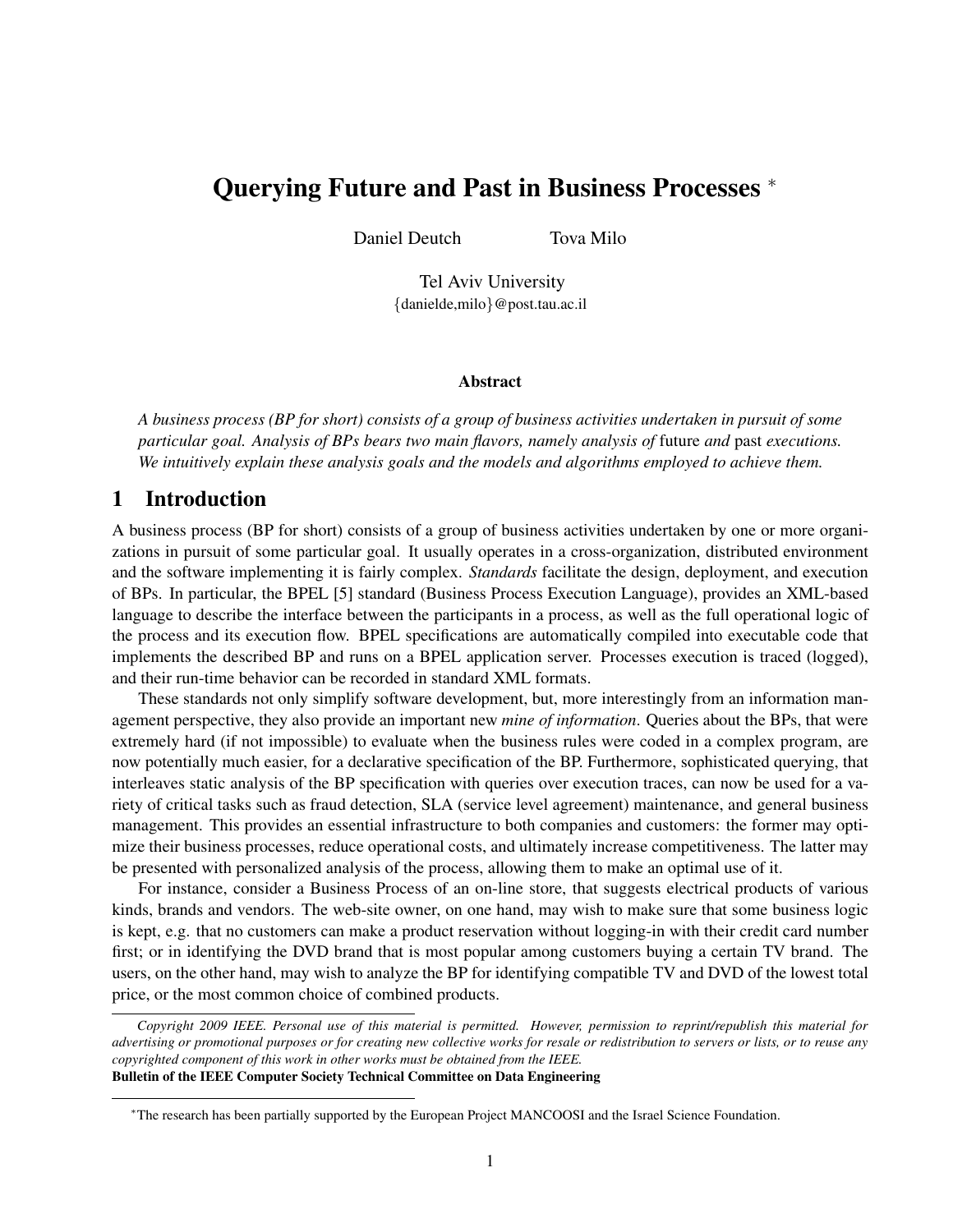In general, analysis of such BPs bears two main flavors. First, analysts are interested in analyzing executions that occurred in the *past*, for instance to identify trends, to make sure that business logic is maintained, etc. We note that executions are usually logged, forming *execution traces* that are kept in a repository. Thus, analysis over past executions is translated into queries over traces. There are two cruxes here: first, the size of a typical execution traces repository is extensively large, calling for query optimization techniques. Second, the traces often contain only partial information on the activities that were performed at run time, due to confidentiality, lack of storage space, etc. Thus query evaluation must be performed under terms of uncertainty.

The second flavor of analysis considers *future* executions. Namely, given the static BP specification, this kind of analysis, again operating under terms of uncertainty, aims at predicting the behavior of future users, e.g. to characterize *common* behavior of users, or to identify executions where the total induced cost to the customer is the cheapest, etc. This latter kind of analysis is in fact a *top-k* analysis, as it aims to find the k "best" execution flows, under some weighting function, and the main difficulties here stem from (1) the fact that the number of possible execution flows is very large, or even infinite in presence of recursion and (2) that the weight (e.g. likelihood, monetary cost, etc.) induced by actions made during the flow (e.g. product purchase), may be inter-dependent (due to probabilistic dependency, combined deals etc.).

To enable such reasoning, we first define models for capturing Business Process specifications, their execution flows and traces. These models should account for partial information and uncertainty of various flavors. Second, we define an intuitive query language that allows to rapidly form queries of interest over BP execution flows and traces. Third, we provide algorithms that allow for efficient query evaluation over BPs/execution traces under these models of uncertainty, and forth, we develop implementations that exploit these sound theoretical foundations for practical needs. We Intuitively describe here some of the main models and results.

#### 2 Models

We give next a brief intuitive review of the main models standing at the center of our research on Business Processes analysis, and refer the reader to [12, 13] for precise definitions.

BP specifications and their executions. A BP specification is modeled as a set of node-labeled DAGs. Each DAG, intuitively representing a function, has a unique *start* (*end*) node with no incoming (outgoing) edges. Nodes are labeled by activity names and directed edges impose ordering constraints on activities. Activities that are not linked via a directed path are assumed to occur in parallel. The DAGs are linked through *implementation relationships*: an activity a in one DAG is realized via another DAG. We call such an activity *compound* to differentiate it from *atomic* activities having no implementations. Compound activities may have multiple possible implementations; the choice of implementation is controlled by a condition over user choices, variable values, etc., referred to as a *guarding formula*. A distinguished DAG, containing a single activity, stands as the BP root.

Figure 1(a) shows an example BP specification. The root  $S_0$  has precisely one activity named ShoppingMall. The latter has as its implementation the DAG  $S<sub>1</sub>$ , which describes a group of activities comprising user login, the injection of an advertisement, the choice of a particular store, and the user exit (possibly by paying). Within  $S_1$ , Login and chooseStore are *compound* activities; the Login activity has two possible implementations  $S_2$  and  $S_3$ ; the idea is that exactly one formula is satisfied at run-time, e.g., the user either logins as a regular or premium user and thus Login is implemented either by  $S_2$  or  $S_3$  respectively. Then the user chooses to pay with Mastercard or Visa, and authentications checks are made according to her identity (regular or premium), etc. Note that the specification is recursive as e.g.  $S_9$  may call  $S_1$ .

An *execution flow* (abbr. EX-flow) of such BP is modeled as a nested DAG reflecting the execution order and implementation relation. Exactly a single implementation is chosen for each compound activity node. We model each activity occurrence by two nodes, the first (second) standing for its *activation* (*completion*) point. The chosen implementation appears in-between these two nodes (connected by specially marked *zoom-in edges*).

An example EX-flow is given in Figure 1(b). Regular (dashed) arrows stand for flow (zoom-in) edges. The user here logins as a regular customer and pays with a *Visa* Credit Card, then shops at the *BestBuy* store. There,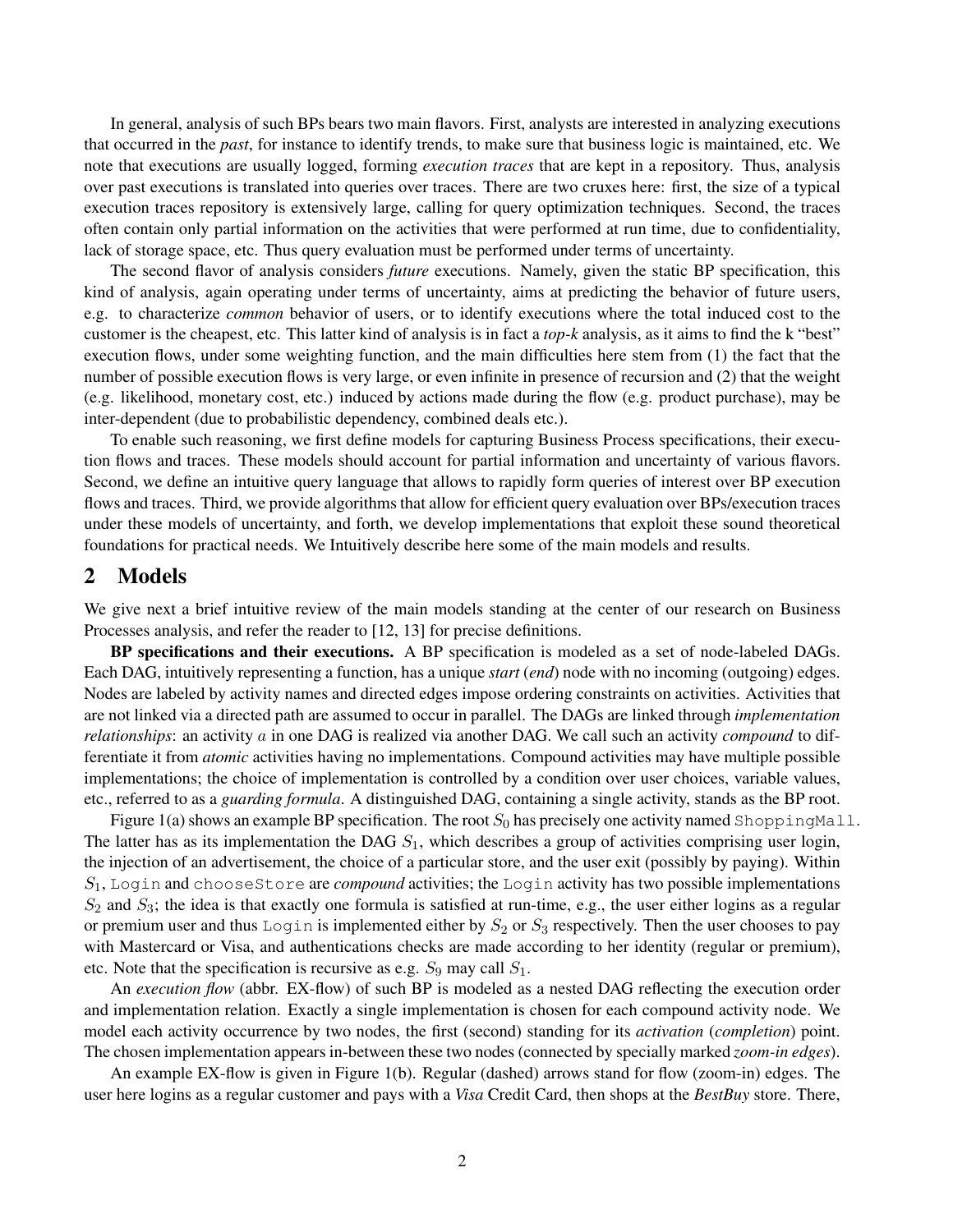



she chooses to look for a *DVD player* and selects one by *Toshiba*, and continues shopping at the same store (we omitted the further purchases from the figure). Finally she exits and pays.

Tracing Systems. Tracing systems are employed for recording execution flows of Business Processes, and may vary in the amount of information that they record on the flow. In general, one can distinguish three families of tracing systems with decreasing amount of information: (i) *naive* tracing provides a complete record of the activation/completion events of all activities that had occurred during the EX-flow, (ii) *semi-naive* tracing where the activation/completion events are all recorded, but possibly with only partial information about their origin activity. For instance, such tracing system may record all login activities (Premium and Regular) as a generic Login name (and similarly for Authenticate), thus removing track of the different treatment of Premium and Regular clients, and (iii)*selective* tracing where, additionally, events for some selected subset of activities are not recorded at all. Such system may, for instance, completely omit the occurrences of login-related activities, thus removing all record of the fact that there are two types of users in this system.

Queries. Queries select EX-flows of interest using *execution patterns*, an adaptation of the tree/graph patterns offered by existing query languages for XML/graph-shaped data [9], to BP nested DAGs. Execution patterns may be uniformly interpreted as queries over past or future executions. An execution pattern is a nested DAG of shape similar to that of an EX-flow, but its edges may be either regular, i.e. match a single edge in the EX-flow, or transitive, i.e. match a path. Similarly, activity pairs may be regular or transitive for searching only in their direct implementation or zooming-in inside it, resp. Activity nodes may be marked by a special "Any" symbol, and then may be matched to BP nodes with any label, and finally some query part may be marked as output and is projected out (the query language may be enhanced by joins, negation etc. [12]). An example query is given in Fig. 1(c). The double-lined edges (double-boxed nodes) are *transitive* edges (activities). The query looks for EX-flows where the user chooses a DVD of brand Toshiba (possibly after performing some other activities, corresponding to the transitive edges), then chooses also a TV (of any brand). The ShoppingMall activity is transitive indicating that its implementation may appear in any nesting depth; chooseProduct is not transitive, requiring the brand choice to appear in its direct implementation.

## 3 Querying Future and Past Executions

We have reviewed the models standing at the center of our research on analyzing Business Processes, and we next (informally) define several main research problems in this context and give intuition for their solutions.

Querying Future Executions Recall that a BP specification defines a set of possible executions. We studied in [3] query evaluation over BP specifications, selecting execution flows of interest. The set of query results may be infinite, due to recursion. Continuing with our running example, there are infinite number of flows ending with the choice of Toshiba DVD, as the user may first make any sequence of choices and selections.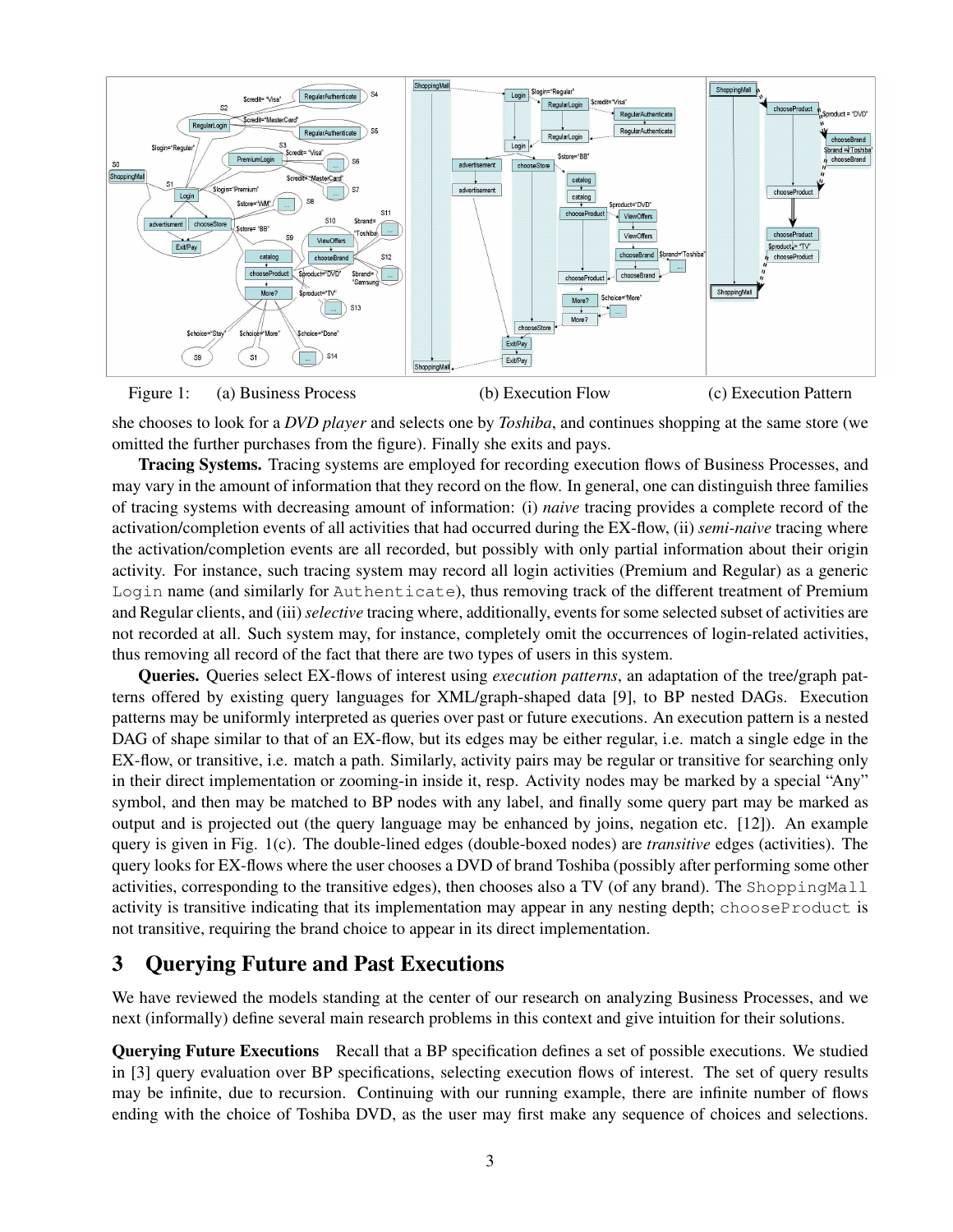Thus the evaluation algorithm obtains a compact representation of all results, describing this recursive nature of qualifying flows. We note, however, that the query results are not equally interesting, and users are thus interested only in some subset of these, namely the *top-k weighted flows*, according to some weight function that fits the user interests. We thus introduce in [13] a refined, weighted model for execution flows of Business Processes, and compute the *top-k* execution flows of the given process, out of these conforming to the user query. The weighted model bears the following ingredients: first, we define a weight function  $cWeight$  (corresponding to e.g. products prices, popularity of a link, etc.) over all possible implementation choices of compound activities; observe that the  $cWeight$  of a given choice may vary at different points of the EX-flow and may depend on the course of the flow so far and on previous choices, e.g. the likelihood (price) of choosing a product may depend on previously purchased products, registration to membership club etc. Thus  $cWeight$  accounts not only for the choice itself but also information about the history of the EX-flow thus far. Then, we aggregate  $cWeight$ values of choices throughout a flow to obtain the weight of the entire flow (denoted  $fWeight$ , for flow weight). Following common practice [20], we require the aggregation to be monotonic w.r.t. the progress of the flow.

Results. We have shown that the extent to which the *cW eight* of a given choice is dependent on the preceding choices affects the complexity of our problem. We use the term "history size" to measure this extent. In the general case where the history size is unbounded, top-k query evaluation is undecidable. Fortunately, such case is very rare, and moreover studies on the behavior of typical Web applications indicate this size to be relatively small (approximately 4) [28]. The complexity of our algorithm is then exponential in this (small) size (but we show this is unavoidable, unless P=NP), polynomial in the BP size, and linear in the output size.

We have also examined *optimality* properties of top-k algorithms for BP flows, and found that with plausible assumptions over  $fWeight$ , intuitively corresponding to "how strongly monotone" it is, one may provide (instance) optimal [20] algorithms for top-k query evaluation. We refer the reader to [14] for details.

Practical Applications. We have exemplified some of the practical applications of possible future flow analysis in [14], where the theoretical background explained above was exploited to design ShopIT (ShoppIng assitanT), a system that assists on-line shoppers by suggesting the most effective navigation paths for their specified criteria and preference. When the user starts her navigation in the site, she specifies her constraints and her weighting function of interest, and have the system compute and propose (an initial set of) top-k ranked navigation flows, out of these conforming to the constraints. The user then continues her navigation taking into account the presented recommendations, but may also make choices different than those proposed by the system, in the latter case ShopIT adapts its recommendations to the actual choices made by the user.

Querying Past Executions So far we have considered analysis of possible executions that have not happened yet. Naturally, much information can be also obtained from executions that had occurred in the past. Analysis of such information may be either done at run-time, *monitoring* [4] the execution, or over repositories of execution traces [12]. The latter kind of analysis is often done in two steps: the repository is first queried to select portions of the traces that are of particular interest. Then, these serve as input for a finer analysis that further queries and mines the sub-traces to derive critical business information [29]. Not surprisingly, *type information*, i.e., knowledge about the possible structure of the queried (sub-)traces, is valuable for query optimization [4]. Its role is analogous to that of XML schema for XML query optimization: it allows to eliminate redundant computations and simplify query evaluation. Such type information is readily available, as the BP specification, for the original traces, but not for the intermediary traces selected by queries. This calls for *Type Inference*. When the analysis tool expects particular data type, we would also like to verify that the sub-traces selected by queries conform to the required type. Such *Type Checking* is thus a second challenge.

An additional kind of queries over past executions considers *recovery* of the flow that is most likely to actually happened at run-time, given a partial trace. There are two practical cases to consider here: first, the simpler case where the tracing system itself, e.g. which activities are omitted or renamed are known. Note that there may still be (infinitely) many origins to a given log. Second, the tracing system itself may be unknown, in which case there may also be exponentially many tracing systems to consider.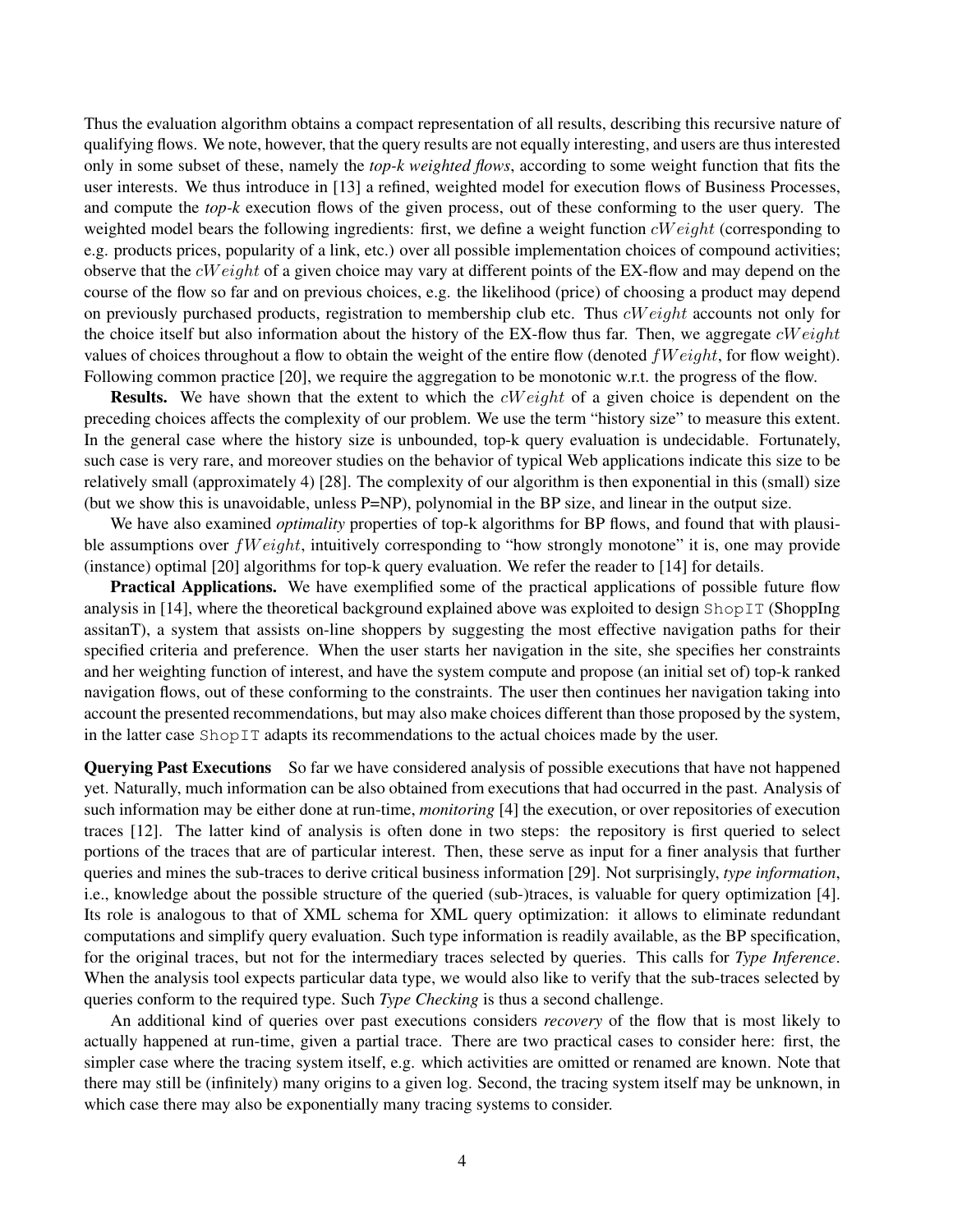Results. We showed in [12] that the less detailed (and thus less restrictive) the execution traces are, the more efficient type inference can be: it can be done in time polynomial in the size of the input type (with the exponent determined by the size of the query) for selective trace types, but may require time exponential in the size of input type (even for small queries) with semi-naive trace types, and may not be possible at all if all trace types are naive. This signals *selective trace types* as an "ideal" type system for BP traces, allowing both flexible description of the BP traces as well as efficient type inference. Type checking, on the other hand, incurs exponential data complexity for (semi-)naive trace types , and is undecidable for selective trace types. This indicates that static type checking is probably infeasible, and calls for run-time analysis [4].

Retrieval of execution flows given their trace was studied in [13], where we show that our query evaluation algorithms can be adapted to retrieve the most likely flow given a trace. We then consider the case of an unknown tracing system, and avoid enumeration of the exponentially many tracing systems by proving a *small world* theorem, showing that only a polynomial number of representative options need to be tested.

Practical Applications. We have demonstrated in [4] a query language and system for monitoring business processes, that allows users to visually define monitoring tasks, using a simple intuitive interface similar to those used for designing BPEL processes. The monitoring tasks are translated to very efficient BPEL processes that run on the same execution engine as the monitored processes.

#### 4 Related Work

First, let us consider our choice of data model and query language. These are argued [12] to be more intuitive for BP developers than e.g. temporal logics and process algebras, as they are based on the same graph-based view used by commercial vendors for the specification of BPs.

A variety of formalisms for (probabilistic) process specifications exist in the literature, with applications in Verification [19], Natural Language Processing, Bioinformatics, etc. Among those, we mention Hidden Markov Models (HMMs) [18], (Probabilistic) Recursive State Machines (PRSMs) [2], and (Stochastic) Context Free (Graph) Grammars (CFG, CFGG) [10]. While HMM extends Finite State Machines, PRSMs and SCFGG describe nested structures similar to that of BPs. There are several differences between works on these models and analysis of BPs. First, in terms of expressive power, probabilistic variants of these models typically assume independencies (markov property, context freeness) between probabilistic events. Second, most of the analysis works over such processes (e.g. [15, 16, 6]) use temporal logic, which may not capture our query language. Intuitively, this is because our query language bears *structural features* (allowing e.g. to capture graph homomorphism). In contrast, work on querying CFGGs [10] generally uses strongly expressive (structural) logics such as MSO (Monadic Second Order Logic), incurring high evaluation complexity. Also note the analogy between Naive (Semi-naive, Selective) trace types and *bracketed* (*parenthesis* [25], *context free* [31]) string languages.

Type Checking and Type Inference, discussed here for BP execution traces, are well studied problems in functional programming languages for database queries [27, 7], and for XML [26]. The unique structure of BP traces incur additional difficulties (e.g. in contrast to XML, here type checking is harder than type inference).

We have also discussed above top-k queries for execution flows of BPs. Top-k queries were studied extensively in the context of relational and XML data [22]. Notably, [20] presented an instance-optimal algorithm for top-k queries that aggregate individual scores given to joining tuples. Difficulties specific to the BP settings are that (1) the size of a given flow, thus the number of aggregated scores, is unbounded (2) the particular properties of the weight functions are unique to EX-flows and (3) the number of items (EX-flows) that are ranked is infinite. Note that while an infinite setting also appears in top-k queries over *streamed* data [24], works in this context aggregate over a *bounded size sliding window*, whereas we consider aggregation over flows of unbounded size.

Ranking by likelihood was also studied in several other settings, e.g. *Probabilistic Databases* (PDBs) [11, 30] and *Probabilistic XML* [1, 23]. For example, [30] and [23] study the problem of retrieving the top-k query results for queries over PDBs and Probabilistic XML, resp. Note that in contrast to relational data and XML, our model for BP flows allows representation of an *infinite* number of items, out of which the top-k are retrieved.

Last, we briefly mention a complementary line of tools whose input is a set of run-time generated *traces*